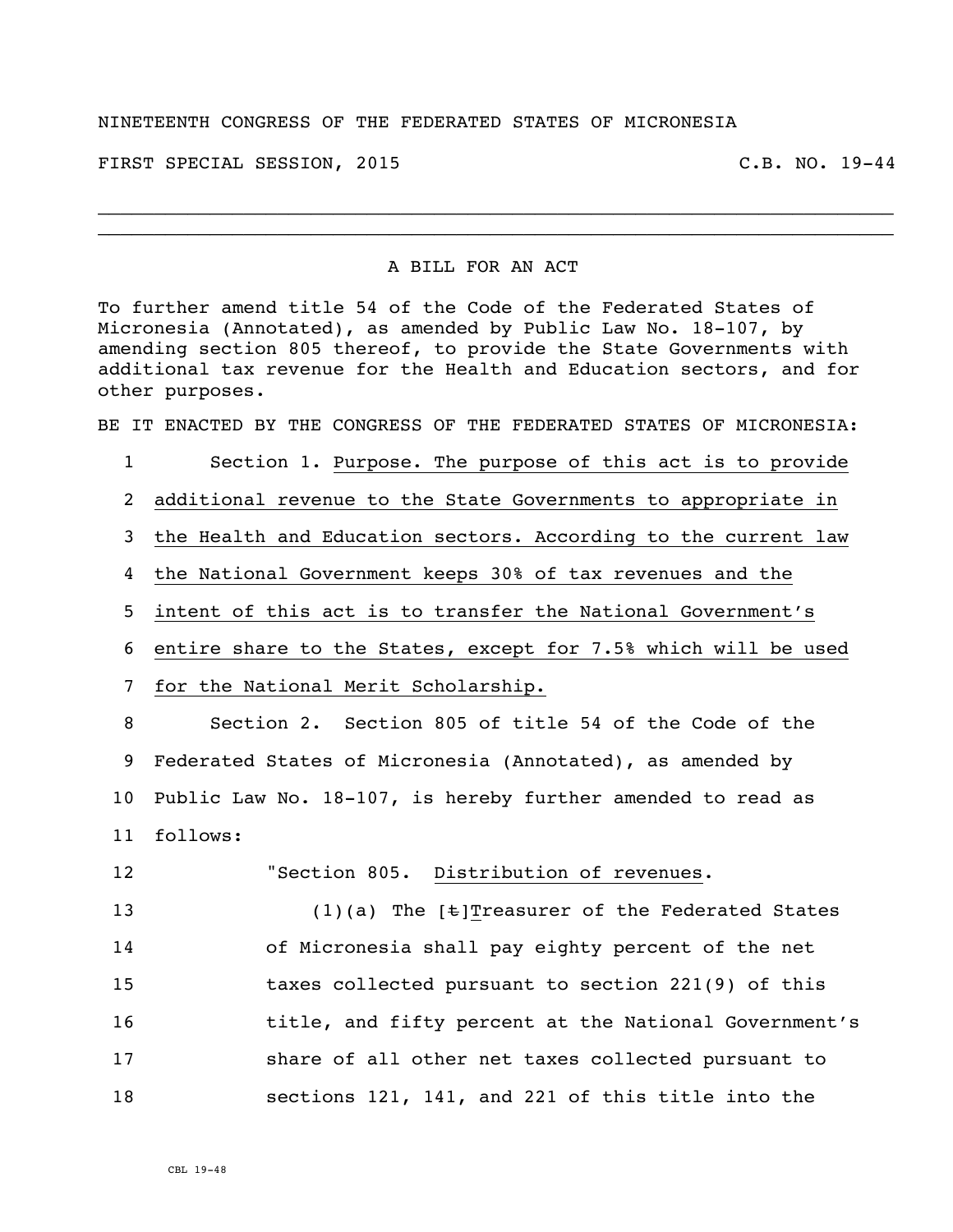treasury of the State [g]Government to which the taxes are attributable for appropriation by the State legislature. (b) An additional twenty percent of the total of all other net taxes collected pursuant to sections 121, 141, and 221 of this title after the Treasurer of the Federated States of Micronesia has administered distribution under subsection (a) shall 9 be deposited by the [ $\pm$ ]Treasurer of the Federated States of Micronesia into the State sub-account "A" of the FSM Trust Fund on behalf of the National Government for the State [g]Government to which the taxes are attributable. The additional twenty percent (20%) deposited by the National Government into individual States sub-account "A" may not be 16 withdrawn by the States. (c) Twenty-five percent of the amount **remaining, after the transfer of funds pursuant to**  subsections 1(a) and 1(b) of this section, of the net taxes collected pursuant to subsection 221(1) of this 21 title shall be placed in an account to be used solely for post-graduate school scholarships or full-time post-secondary courses of study leading to commercial Federal Aviation Administration (FAA) licenses, ratings and certifications. The allottee of the

 $\_$  $\_$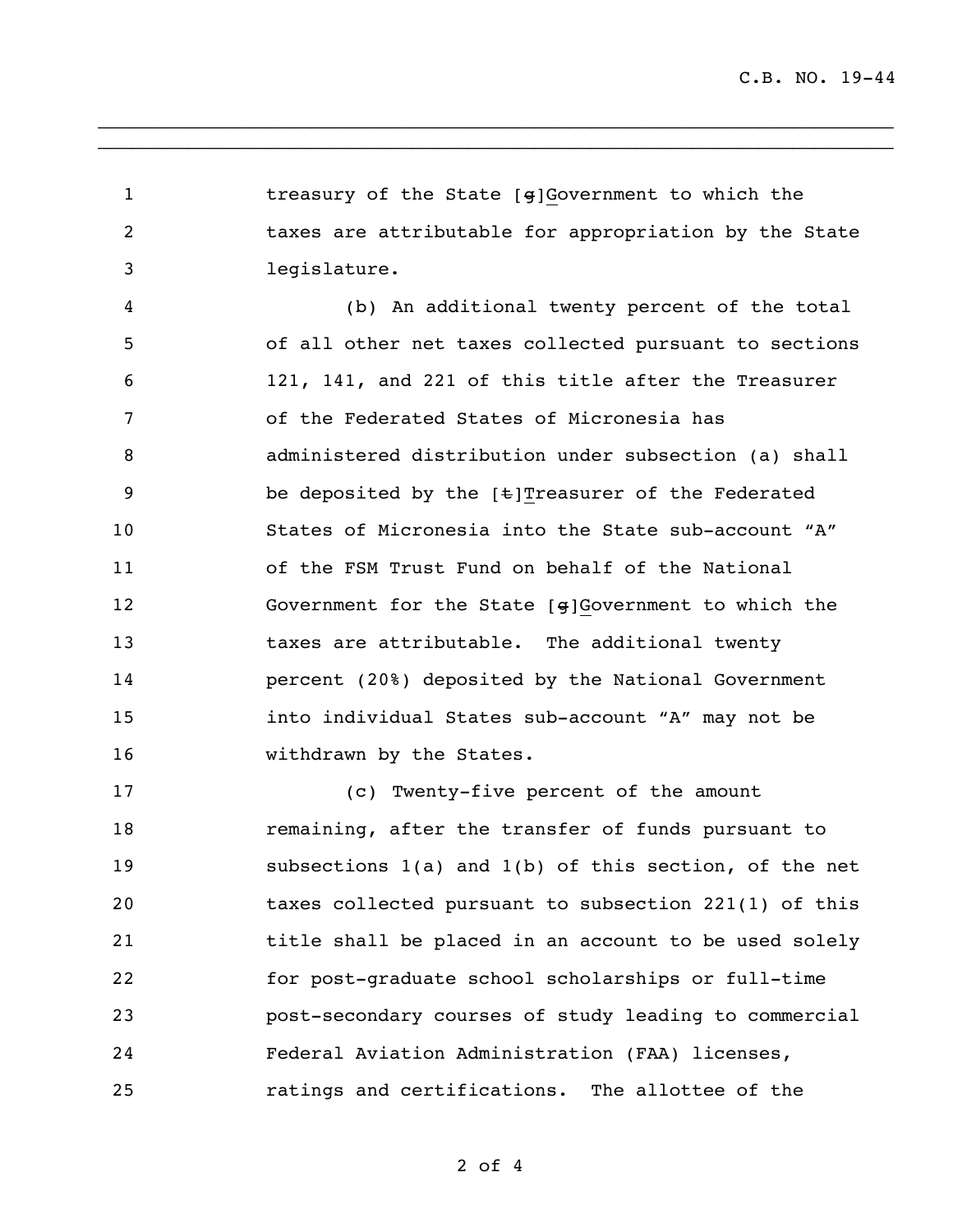| $\mathbf{1}$   |       | scholarship funds shall be the President of the         |
|----------------|-------|---------------------------------------------------------|
| $\overline{c}$ |       | Federated States of Micronesia or his designee; and     |
| 3              |       | [(d) Except as specifically provided in parts           |
| 4              |       | $(a)$ , (b) and (c) of this subsection, all net taxes   |
| 5              |       | collected shall be part of the General Fund of the      |
| 6              |       | Federated States of Micronesia, subject to              |
| 7              |       | appropriation by Congress pursuant to title 55 of the   |
| 8              |       | Code of the Federated States of Micronesia. [           |
| 9              |       | (d) All remaining funds after distribution as           |
| 10             |       | provided in parts $(a)$ , $(b)$ and $(c)$ of this       |
| 11             |       | subsection, shall be deposited into the treasury of     |
| 12             |       | the State Government where the taxes are collected      |
| 13             |       | for appropriation by the States at their discretion     |
| 14             |       | for use in the Health and Education sectors, provided   |
| 15             |       | that the States must submit a detailed annual           |
| 16             |       | accounting of the expenditures of these funds by        |
| 17             |       | December 31 of each year.                               |
| 18             |       | (2) 'Net taxes' as used in subsection (1) of this       |
| 19             |       | section means gross collections of taxes, penalties,    |
| 20             |       | interest, or other related charges less refunds."       |
| 21             |       | Section 3. This act will come into effect on October 1, |
| 22             | 2015. |                                                         |
| 23             |       |                                                         |
| 24             |       |                                                         |
| 25             |       |                                                         |
|                |       |                                                         |

 $\_$  $\_$